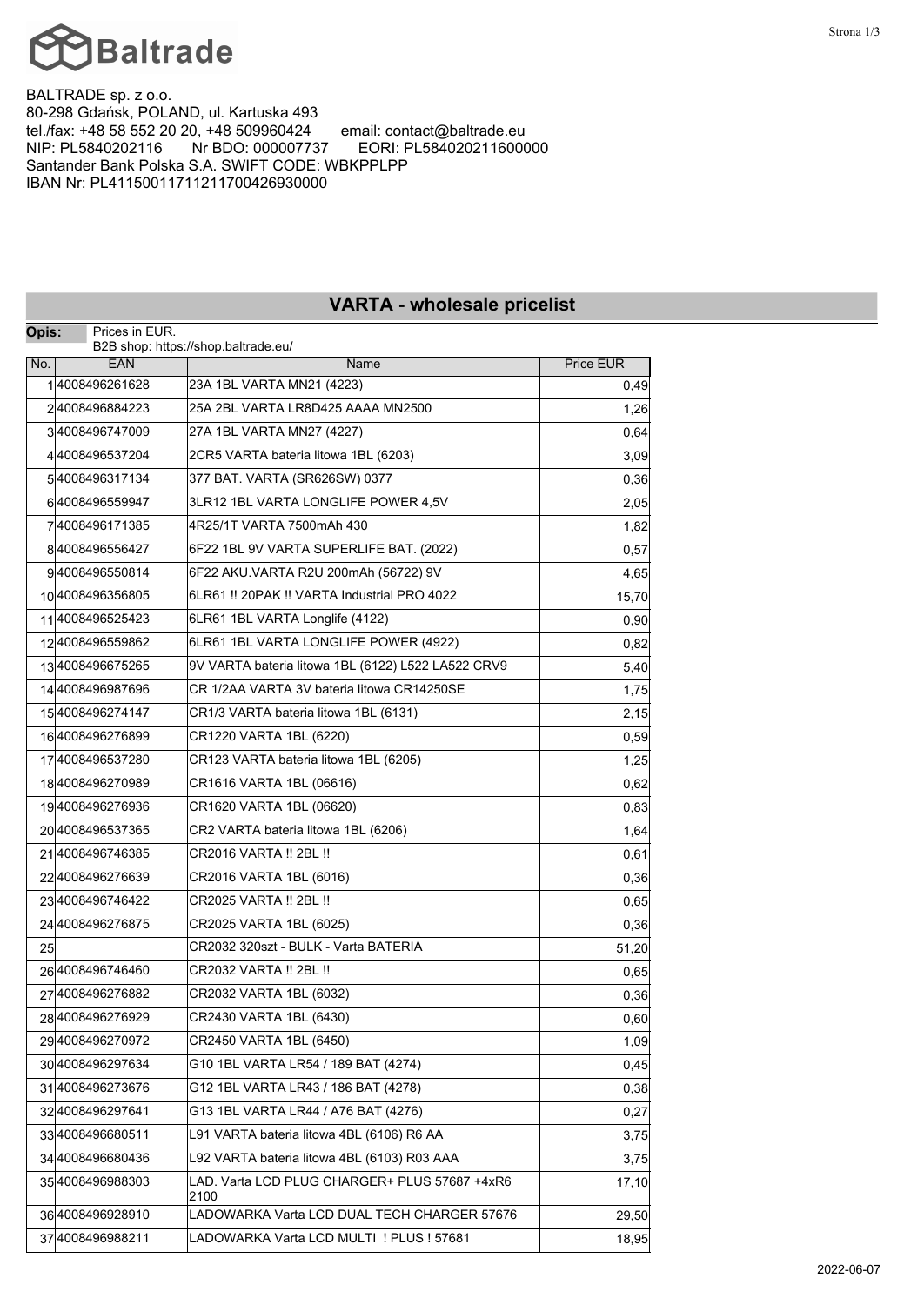| No. | <b>EAN</b>        | Name                                                 | <b>Price EUR</b> |
|-----|-------------------|------------------------------------------------------|------------------|
|     | 384008496988334   | LADOWARKA Varta LCD UNIVERSAL CHARGER+ PLUS<br>57688 | 18,60            |
|     | 394008496996421   | LADOWARKA Varta USB QUATRO 57652                     | 5,80             |
|     | 40 4008496996452  | LADOWARKA Varta USB QUATRO 57652 + 4xAA 2100mAh      | 9,55             |
|     | 414008496987177   | latarka czołowa diodowa Varta H20 PRO 3AAA 17732     | 12,45            |
|     | 42 4008496996070  | latarka czołowa Varta WORK FLEX MOTION SENSOR H20    | 9,30             |
|     | 434008496987207   | latarka diodowa Varta F10 PRO 3AAA 18710             | 12,10            |
|     | 44 4008496808052  | latarka diodowa Varta KEY CHAIN 1AAA 16701           | 2,42             |
|     | 454008496987467   | latarka diodowa Varta KEY CHAIN LIGHT 1AAA 16605     | 2,15             |
|     | 46 400849 6987115 | latarka diodowa Varta LED BL20 PRO 18751             | 19,55            |
|     | 47 4008496678044  | latarka diodowa Varta LED PEN LIGHT 1AAA 16611       | 2,90             |
|     | 484008496677597   | latarka diodowa Varta LED SILVER LIGHT 3AAA 16647    | 4,60             |
|     | 494008496883226   | latarka diodowa Varta METAL KEY CHAIN 16603          | 3,45             |
|     | 50 4008496978946  | latarka diodowa Varta NIGHT CUTTER F30R 18901        | 24,65            |
|     | 51 4008496677443  | latarka diodowa Varta PREMIUM LED LIGHT 3AAA 17634   | 7,05             |
|     | 524008496977956   | latarka diodowa Varta WORK FLEX AREA LIGHT 17648     | 8,60             |
|     | 534008496996100   | latarka diodowa Varta WORK FLEX STADIUM LIGHT        | 26,00            |
|     | 54 4008496772599  | latarka do czytania diodowa Varta 2x CR2032 16618    | 4,80             |
|     | 554008496128136   | LR01 N 1BL Varta (4001)                              | 0,70             |
|     | 56 4008496674367  | LR03! 10 BL! VARTA ENERGY Value Pack (4103)          | 1,70             |
|     | 57 4008496356775  | LR03 !! 500 SZT !! VARTA Industrial PRO 4003         | 95,00            |
|     | 58 4008496356669  | LR03 10PAK VARTA Industrial PRO 4003                 | 1,85             |
|     | 594008496808687   | LR03 12BL MINI BOX VARTA LONGLIFE POWER (4903)       | 3,10             |
|     | 60 4008496807536  | LR03 24szt. BOX  VARTA LONGLIFE POWER (4903)         | 5,85             |
|     | 61 400849 6626458 | LR03 4BL VARTA ENERGY Value Pack (4103)              | 0,83             |
|     | 62 4008496810284  | LR03 4BL VARTA LONGLIFE POWER (4903)                 | 0,99             |
|     | 63 4008496356737  | LR03 4T VARTA Industrial PRO 4003 (folia)            | 0,65             |
|     | 64 4008496525119  | LR03 6BL VARTA Longlife (4103)                       | 1,15             |
|     | 654008496679263   | LR03 6BL VARTA Longlife Power                        | 1,25             |
|     | 664008496882175   | R03 7+3BL VARTA Longlife Power                       | 1,99             |
|     | 67 4008496356522  | LR14 !! 20PAK !! VARTA Industrial PRO 4014           | 9,00             |
|     | 684008496626571   | LR14 2BL VARTA ENERGY Value Pack                     | 1,02             |
|     | 694008496525263   | LR14 2BL VARTA LONGLIFE (4114)                       | 1,26             |
|     | 70 4008496559312  | LR14 2BL VARTA LONGLIFE POWER (4914)                 | 1,47             |
|     | 714008496356454   | LR20 !! 20PAK !! VARTA Industrial PRO 4020           | 14,00            |
|     | 724008496626618   | LR20 2BL VARTA ENERGY Value Pack                     | 1,48             |
|     | 734008496525348   | LR20 2BL VARTA LONGLIFE (4120)                       | 1,55             |
|     | 74 4008496559237  | LR20 2BL VARTA LONGLIFE POWER (4920)                 | 1,92             |
|     | 754008496674398   | LR6 ! 10 BL ! VARTA ENERGY Value Pack (4106)         | 1,70             |
|     | 764008496356638   | LR6 !! 500 SZT !! VARTA Industrial PRO 4006          | 93,00            |
| 77  |                   | LR6 !BULK VARTA LONGLIFE POWER (4906)                | 4,45             |
|     | 784008496882076   | LR6 10PAK VARTA Industrial PRO 4006                  | 1,85             |
|     | 794008496808656   | LR6 12BL MINI BOX VARTA LONGLIFE POWER (4906)        | 2,90             |
|     | 80 4008496882144  | LR6 12BL VARTA LONGLIFE !! MAX POWER !! (4706)       | 2,60             |
|     | 814008496807505   | LR6 24szt. BOX VARTA LONGLIFE POWER (4906)           | 6,80             |
|     | 824008496356560   | LR6 40PAK VARTA Industrial PRO 4006                  | 7,20             |
|     | 834008496626410   | LR6 4BL VARTA ENERGY Value Pack (4106)               | 0,83             |
|     | 84 4008496810321  | LR6 4BL VARTA LONGLIFE POWER (4906)                  | 0,99             |
|     | 854008496640836   | LR6 6BL VARTA Longlife (4106)                        | 1,15             |
|     | 86 4008496679270  | LR6 6BL VARTA Longlife Power                         | 1,25             |
|     | 87 4008496882205  | LR6 7+3BL VARTA Longlife Power                       | 1,90             |